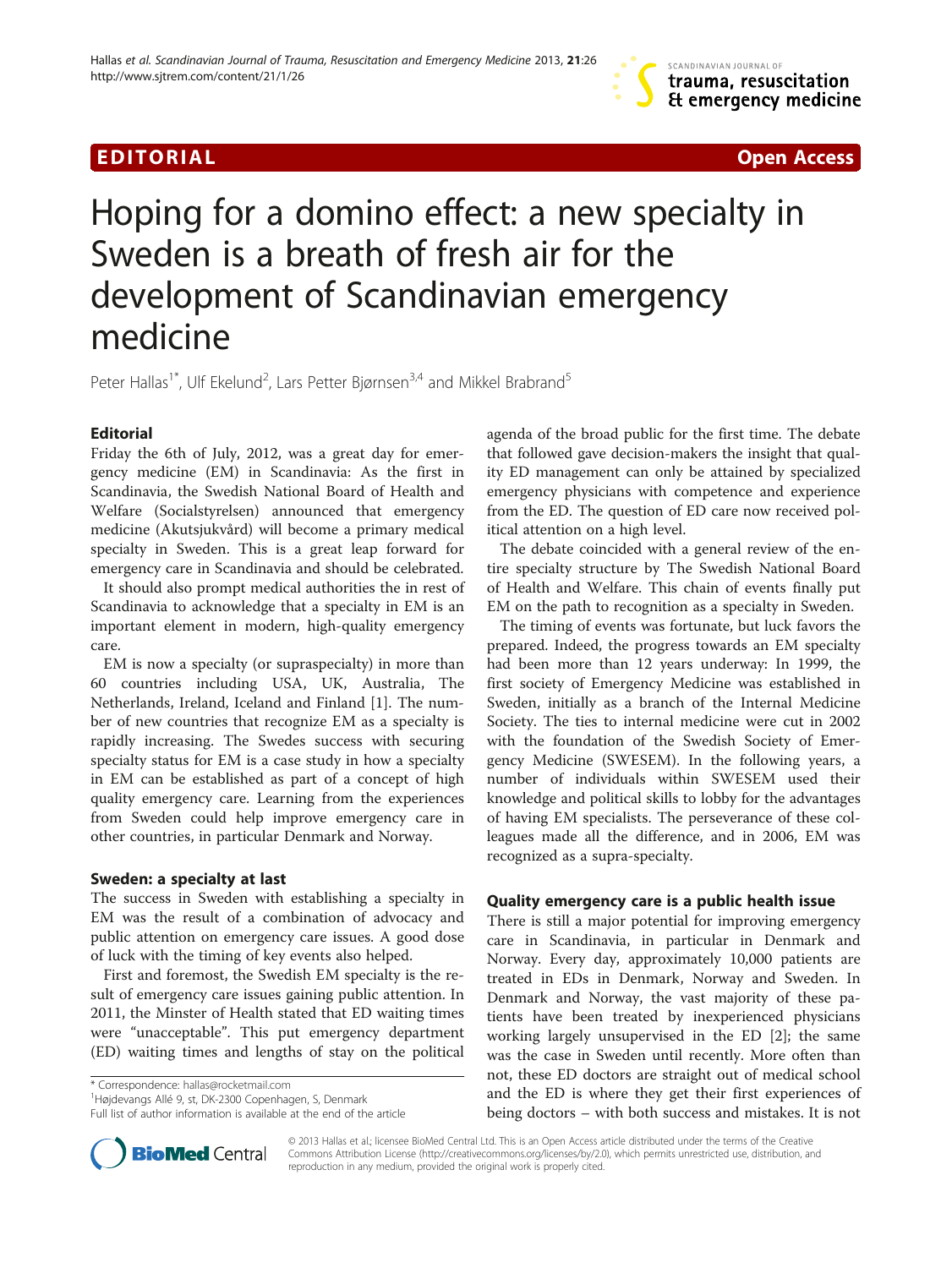uncommon that they are first-line doctors for the admission of even critical ill patients. No wonder that in many hospitals the lingo for the ED is "the pit".

The sheer number of patients involved is a telltale sign that quality assurance in emergency care is not a trivial matter. It is a major public health issue and should be dealt with as such.

A key part of the solution seems to be to having EM specialists on the floor and in the leadership of the EDs: Having EM specialists have been shown to improve efficiency, quality and cost of care in numerous studies [[3,4\]](#page-2-0). The concept of emergency medicine must now be considered an essential part of modern, high-quality emergency care.

The ED could also become a perfect arena for bedside teaching of young doctors. It requires that they have the opportunity to work alongside with experienced colleagues. These colleagues need to be committed to and capable of dealing with the diverse case load of the ED, i.e. trained in emergency medicine.

#### Supra-specialty - expressway or cul-de-sac?

In Sweden, a "supra-specialty" was a stepping-stone towards a full specialty for EM. In this system, doctors who were already specialists in e.g. internal medicine or family medicine could supplement their training to become specialists also in EM. Since 2008, Denmark has had a similar system were EM is "an area of competence". In Norway, The Norwegian Directorate of Health now collaborates with NORSEM and the Norwegian Medical Association in the development of "an area of competence"; Due to experiences from Denmark and Sweden, a political process towards a potential EM specialty has been initiated.

In a best-case scenario, a supra-specialty will create a core group of specialists and ignite interest in EM; a beachhead will be established, from where development in emergency care will expand. This was the case in Sweden and the Netherlands [[5\]](#page-2-0), and will hopefully also happen in the rest of Scandinavia. In Denmark, the implementation of a supra-specialty has sparked important training initiatives, and 19 doctors (Organization of Danish Medical Societies: Professor H. Kirkegaard; personal communication) have now been recognized as having EM as "area of competence". In both Denmark and Norway, some ED's now employ full-time specialists, trained in other specialties or trained in EM abroad. This is a significant improvement.

In the worst case scenario however, a supra specialty will be an insufficient response to the demand for quality EM care and even prevent the development of genuine specialty status for EM. One of the concerns is that the system requires an excessively long training period: Many candidates will be +10 years out of medical school

before they reach the goal of working in the ED as specialists. This will surely deter some of the most talented candidates from pursuing a career in EM. The long and costly training period also means that the supraspecialty system might not bring about the number of doctors needed for establishing round the clock specialist coverage in the EDs. In Denmark, 19 doctors achieved "area of competence" recognition over the last five years, but there are there are 21 hospitals with EDs (trauma centres excluded). Clearly the numbers do not add up. Thus, a supraspecialty could turn out to be a half-good solution that is a pretext for doing little or nothing when it comes to long-term solutions for ED care. In Denmark there is concern that the system may halt improvement in ED care [\[6](#page-2-0)]. It is clear that with a supra-specialty, the need for lobbying is not decreased.

# EM is more than "lights and sirens"

One challenge in Scandinavia is that EM has traditionally been perceived as "lights and sirens", i.e. prehospital and critical care. This narrow interpretation has prevented improvement in large areas of EM, especially management of the "acutely-but-not-critically" ill patient.

To overcome this misunderstanding, NORSEM has coined the term "emergency department medicine". This term better describes the current contents of EM in Norway, facilitates communication with the medical community, and will hopefully allow commitments from other departments than anesthesiology. This is a smart and correct strategy: If the traditional medical jargon hinders progress, why not change it?

# How to professionalize the campaign for quality in emergency care?

The example from Norway shows that wording matters. Perhaps we need more initiatives like this to professionalize the campaign for quality in emergency care.

However, in order to take the campaign to a new level we need to better understand the needs of our future patients, the health care system and the decision-makers. This is not only the case in Denmark and Norway, but also in Sweden where the new specialty has to "find its feet" in the world of health care politics. In addition, we need some hard facts about why there is resistance to progress in the area, e.g. among many of our medical colleagues (we have surprisingly few data on this).

Opinion polls, quality surveys and quantitative interviews with decisions-makers, patients and reluctant colleagues may cast a light over these questions. Does it matter to the public whether the physician in the ED is a specialist in emergency care? What is perceived as quality ED care by patients with minor injuries? Do the public and the decision-makers know that ED crowding is dangerous [\[7](#page-2-0)]? The answers to these questions would